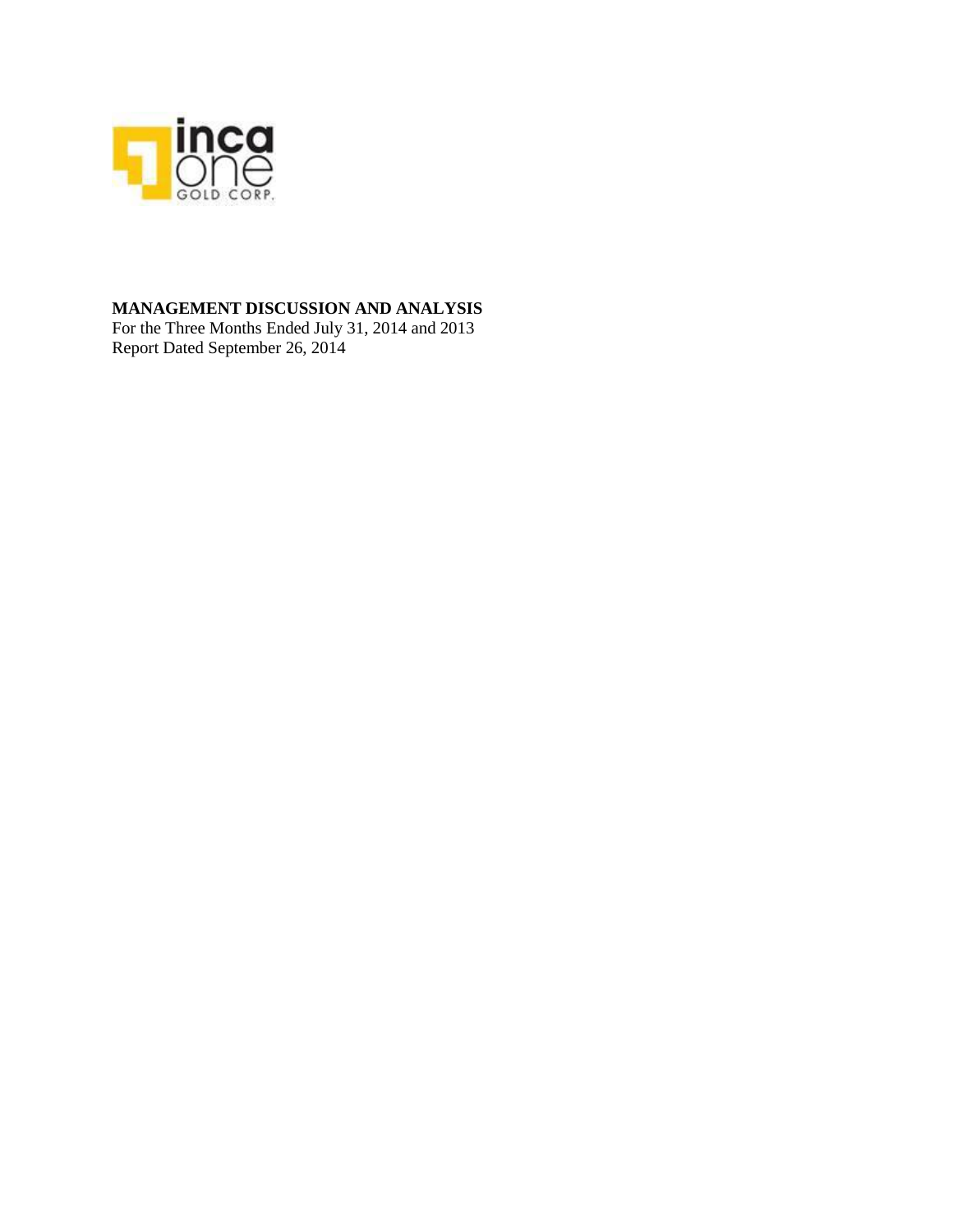(Formerly Inca One Resources Cop.)

Management Discussion & Analysis Three Months Ended July 31, 2014 and 2013

The following information, prepared as of September 26, 2014, should be read in conjunction with the unaudited condensed interim consolidated financial statements of Inca One Gold Corp. (formerly Inca One Resources Corp.) ("the Company" or "Inca One") for the three months ended July 31, 2014 (the "July 2014 Interim Financial Statements").

The July 2014 Interim Financial Statements have been prepared in conformity with International Accounting Standard ("IAS") 34, Interim Financial Reporting, using the same accounting policies as detailed in the Company's audited consolidated financial statements for the year ended April 30, 2014. The July 2014 Interim Financial Statements do not include all the information required for complete annual financial statements in accordance with International Financial Reporting Standards ("IFRS"), as issued by the International Accounting Standards Board ("IASB") and interpretations of the International Financial Reporting Interpretations Committee ("IFRIC") and therefore should be read together with the audited annual financial statements for the year ended April 30, 2014 and the related MD&A for the year then ended .

### **General Overview**

Inca One was incorporated on November 9, 2005, and is a Canadian-based exploration stage mineral resource company and ore processing company with a gold milling facility in Southern Peru.

As a mineral resource company since 2010, Inca One has been engaged in the acquisition, exploration and development of mineral properties in Peru. As an ore processing company since 2013 (fiscal 2014), the Company, through its Peruvian subsidiary, acquired an existing small-scale Peruvian mineral processing plant (the "Chala Plant"), which the Company repaired and upgraded, then initiated test milling at. Upon achieving a sufficient level of throughput and greater insight into the ore processing sector the Company pursued and successfully raised additional expansion and working capital (see Financings below) to undertake a more significant capacity upgrade to 100 tonnes per day ("TPD") which is currently underway. The Company plans to source high grade gold mill feed from legally recognized artisanal and small scale miners for processing. The Company also continues to actively evaluate new mineral projects and ore processing facilities in Peru.

The Company's focus on ore processing in Peru arose due to recent legislation by the Peruvian Government to institute a formalization process to regulate the activities of artisanal and small-scale miners while safeguarding the environment. The deadline for registering informal miners and their concessions expired on April 19, 2014.

Inca One is listed for trading on the TSX Venture Exchange (the "TSX-V") under the symbol "IO" and on the Frankfurt Stock Exchange under the symbol "SU9.F".

### **Management Changes**

Effective August 30, 2014, Ms. Sharon Muzzin resigned from her role of Chief Financial Officer ("CFO").

Effective September 1, 2014, Mr. Oliver Foeste was appointed CFO. Mr. Foeste is a Chartered Accountant with over 10 years of experience in financial reporting, corporate governance, and corporate restructuring. He is the Managing Partner of Invictus Accounting Group LLP, which provides accounting, advisory and tax services to publicly listed issuers and private clients. Previously he was the Director of Finance and Corporate Secretary of Huntingdon Real Estate Investment Trust, a Vancouver-based TSX-listed issuer, and was the U.S. Divisional Controller at Precision Drilling Trust, a leading TSX and NYSE listed, oilfield services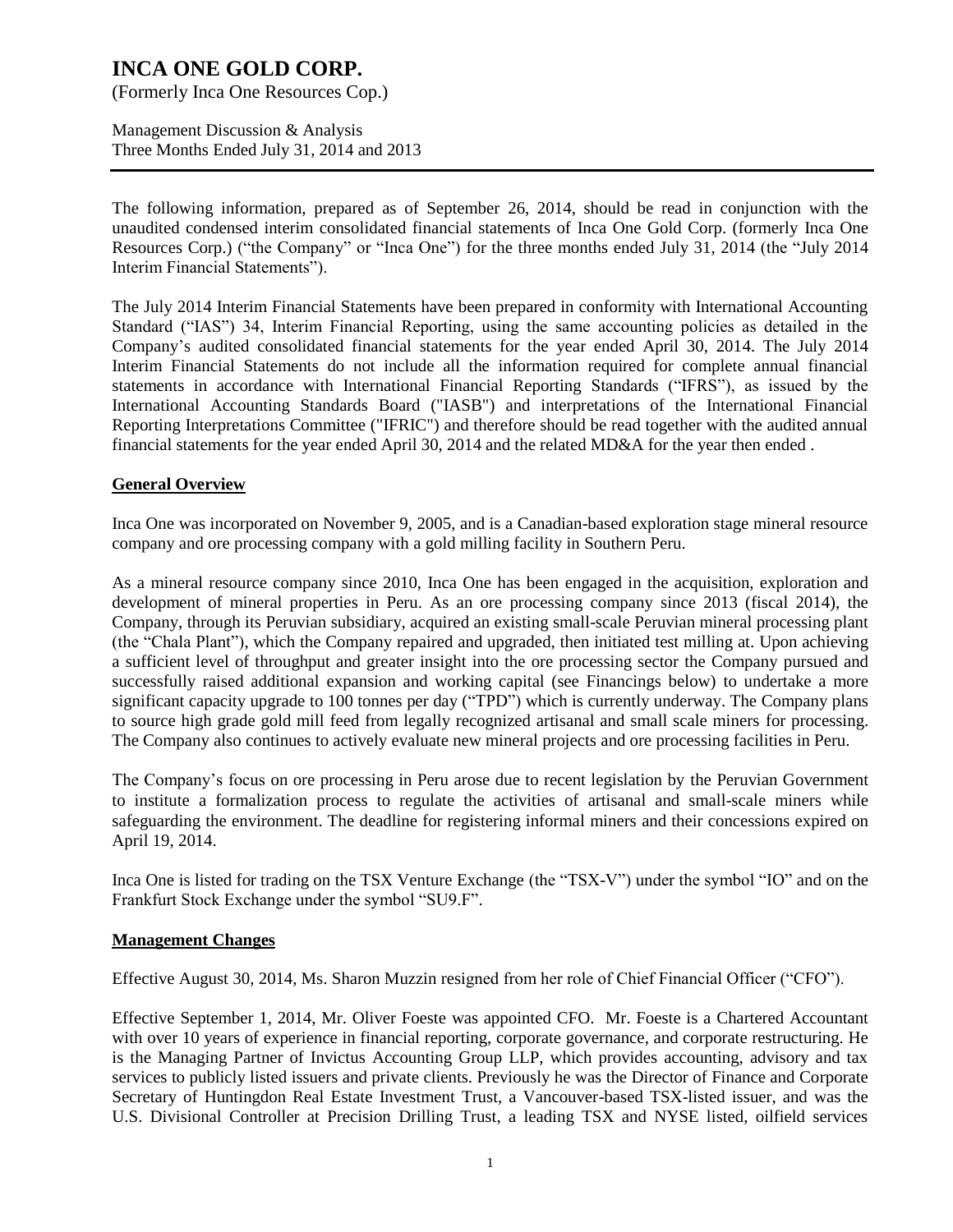(Formerly Inca One Resources Cop.)

Management Discussion & Analysis Three Months Ended July 31, 2014 and 2013

provider based in Calgary, Alberta. Mr. Foeste started his career with the accounting firm Deloitte & Touche where he obtained his CA designation. Mr. Foeste has been a director of Inca One since 2010.

Also during September 2014, Mr. Jamie Polar was appointed Vice President Development and Operations, Peru as an employee of the Company's wholly owned Peruvian subsidiary. Mr. Polar is a professional mechanical engineer and mining professional with over 20 years of experience managing operations in the mining and steel industry. In his most recent placement at Barrick Gold Corporation ("Barrick") as Operations General Manager, Mr. Polar was responsible for the operational and administrative management of the Pierina Mine in North Central Peru. The Pierina mine is an open-pit, truck-and-loader operation, which produced 97,000 ounces of gold in 2013. During his 3-year tenure at Pierina, Mr. Polar oversaw 6 divisional managers and over 900 staff. Previous to his time at Pierina, Mr. Polar was Project Superintendent at the Lagunas Norte mine, where he was responsible for its expansion from 2009-2011, and Superintendent of Gold Production from 2006-2009. Mr. Polar's career at Barrick originated in 1999, but his precious and base metal experience dates back to 1991 when he worked for Southern Peru Copper Corporation, one of the biggest copper producers in the world.

### **Chala Plant - Acquisition**

On June 6, 2013, the Company entered into a Letter of Intent to acquire 100% of the Chala Plant in Southern Peru for US\$240,000. Of this amount, US\$150,000 has been paid and the remaining US\$90,000 is expected to be payable once transfer of the permitted facility is complete. Transfer of formal title is subject to a number of conditions. Finder fees of US\$40,000 were paid in connection with the acquisition. The Company believes that acquiring an existing gold milling facility has saved the Company significant capital, time and resources by eliminating the construction and permitting process, which building a new gold processing plant would otherwise have entailed.

Effective March 27, 2013 the Company and Canadian Mining S.A. ("Canadian Mining"), a privately held Peruvian company, entered into a Service Provision Agreement, pursuant to which the Company has paid a total of US\$118,000, inclusive of value added tax, to Canadian Mining for the provision of sourcing and technical advice with respect to the acquisition and refurbishment of the Chala Plant and achieving an ore processing milestone of 250 tons in December 2013.

In March 2014 an incident occurred at the Chala Plant during which certain Government officials caused some minor damage under the mistaken belief that the plant was not operating legally. The damage was subsequently repaired.

As at July 31, 2014, capitalized Chala Plant costs totaled \$1,752,579 consisting of the US\$280,000 original purchase price and finder fee, US\$118,000 in sourcing and technical fees, and additional plant upgrade costs and capitalized pre-operating costs of \$1,275,749 incurred during the test milling stage.

### **Chala Plant - Initial Test Milling**

The Chala Plant was refurbished almost immediately after acquisition in fiscal 2014 in order to achieve a processing capacity of 25 TPD and its first production of activated carbon was reported in November 2013. During the year ended April 30, 2014, the Company, while continuing its Chala plant test milling phase, estimated a recovery of 347.97 ounces of gold and 144.50 ounces of silver from the harvest of activated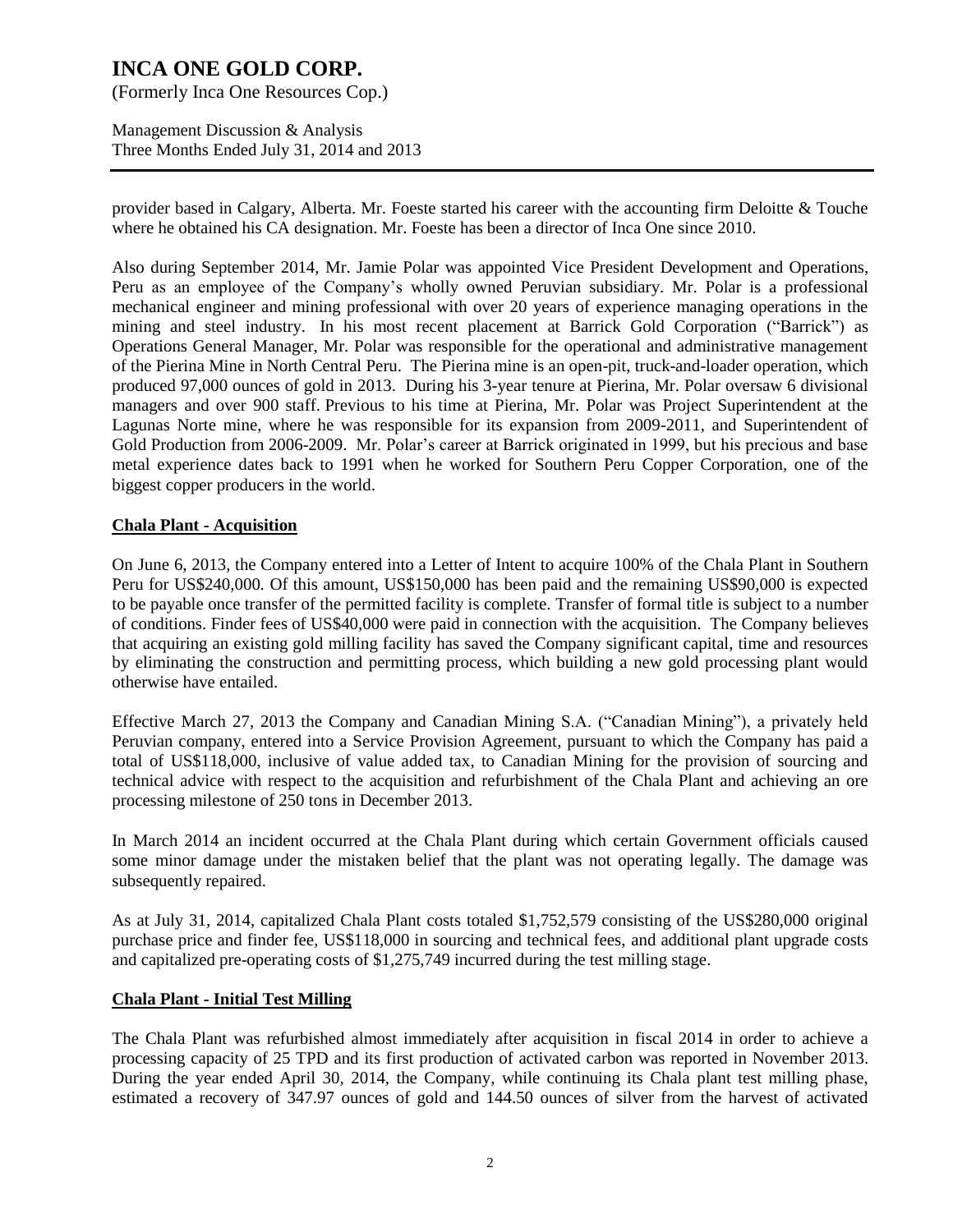(Formerly Inca One Resources Cop.)

Management Discussion & Analysis Three Months Ended July 31, 2014 and 2013

carbon from the Chala Plant. The aforementioned technical information was reviewed on behalf of the Company by Phu Van Bui, P.Geo., a director and a Qualified Person as defined in NI 43-101.

At July 31, 2014 \$400,100 in estimated net sales proceeds from recovered gold and activated carbon was held in inventory which, pursuant to the Company's accounting policies, was credited against Chala Plant preoperating costs. Subsequent to July 31, 2014, the Company finalized the agreement to sell the gold and activated carbon for proceeds of approximately USD\$400,000.

### **Chala Plant - Operations and Expansion**

In June 2014, the Company closed a first tranche bond financing for gross proceed of \$2,700,000 (see Financings below) of an expected \$5,500,000 total bond financing, which is being used to fund the Chala Plant upgrade to achieve a processing capacity of 100 TPD as well as provide working capital for ore purchases and operating purposes. Inca One management believes that the Chala Plant upgrade will enable the Company to generate sufficient cash flows to achieve profitable operations and further expand its Peruvian operations.

The Company engaged ED&ED Engineering Services SA, an experienced and reputable Peruvian engineering firm to oversee the construction and plant expansion to 100 TPD capacity within the 2014 calendar year. To date two new 50 TPD ball mills have been ordered, one of which was recently delivered to the Chala Plant in September 2014 and is expected to be installed into the processing circuit in October 2014, while the second ball mill is scheduled to be installed during November 2014.

Since April 30, 2014, the Company has focused on and expanded the ore purchasing team to five members in order to establish sufficient ore feed for the growing plant capacity. The ore buying team will focus on establishing relationships and arranging ore supply contracts with multiple legal miners providing ore and mill feed with a recoverable gold grade target of 25 grams per tonne ("gpt") or more.

Inca One is also initiating the process of applying for commercial permits to incrementally increase capacity up to 250 TPD. The Chala Plant currently sits on 21 hectares of land, and has ample room for plant expansion. An onsite metallurgical laboratory, which was previously operating, is currently being renovated along with the expansion project to enable metallurgical tests and analyses to be performed on site. A chemical lab is also being built, while in the short term samples of mill feed continue to be analyzed by independent laboratories. Also subsequent to July 31, 2014 the Company purchased an 80 tonne weigh scale and has begun civil work for its installation which will enable onsite weight measurement of ore shipments.

### **The Corizona Project – Mineral Property Option**

Pursuant to the underlying Mining Lease with Purchase Option Agreement ("Underlying Agreement") dated January 24, 2013, between Canadian Mining and the Peruvian owner of the mineral property, Sociedad Minera Corizona Limited Liability Lima ("SMRL"), Canadian Mining is entitled to conduct mining activity on, and holds an option to purchase, the Corizona Project until February 27, 2015.

Pursuant to an Assignment of Contractual Position Agreement formalized under Peruvian law on January 25, 2013, and amended on May 28, 2013 and June 5, 2013, between the Company and Canadian Mining, the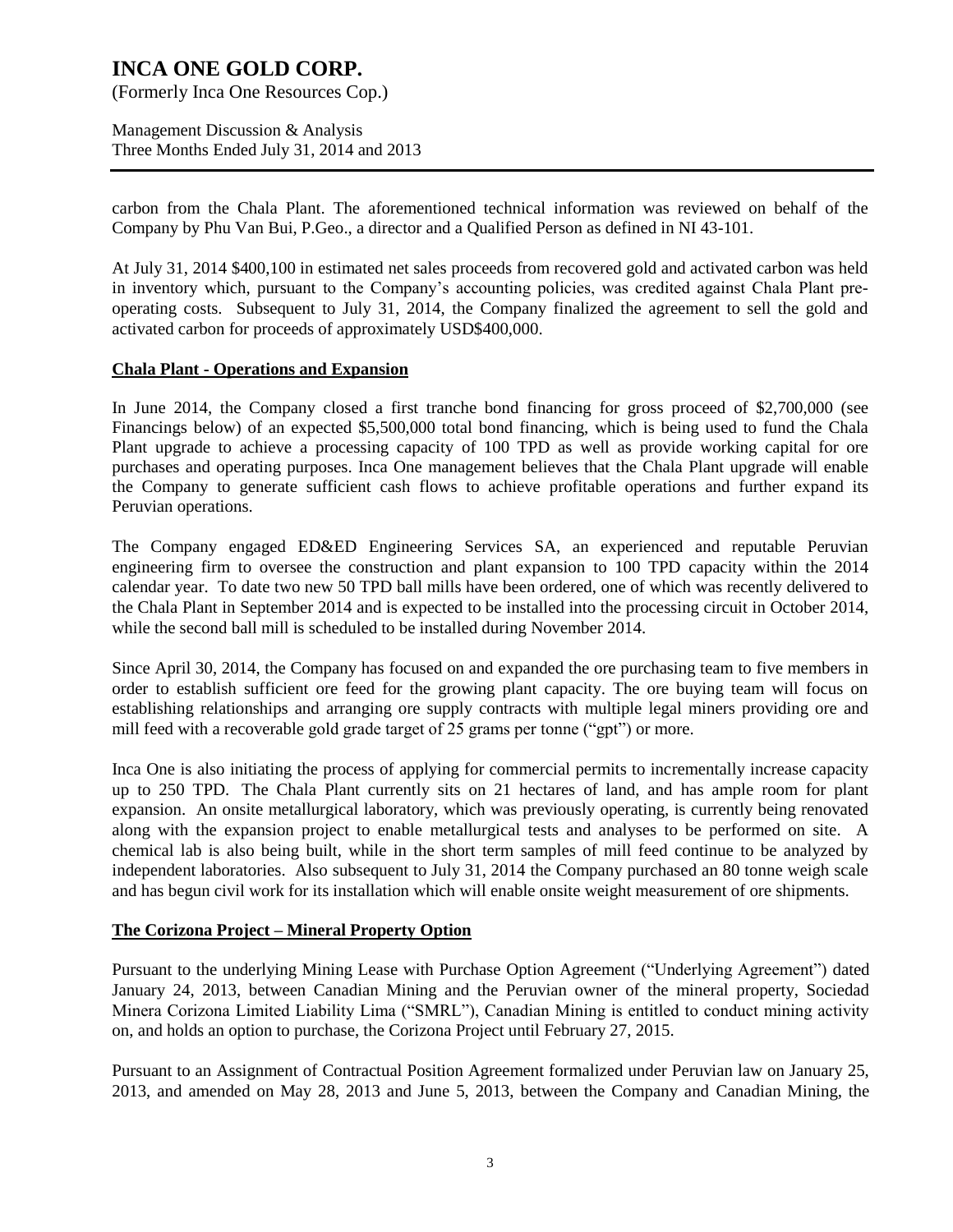(Formerly Inca One Resources Cop.)

Management Discussion & Analysis Three Months Ended July 31, 2014 and 2013

Company was granted an exclusive right to acquire 100% of a mining lease and purchase option for the Corizona Project in exchange for a cash payment of US\$50,000.

The Community of Llambilla is the legal owner of the surface land where the Corizona Project is located. On April 28, 2013, Canadian Mining held a Community Assembly and successfully obtained the consent for the use of the surface land for a five-year term from the Community of Llambilla.

In order to earn its interest in the mineral property option the Company will be required to pay SMRL cash of US\$730,000 at the date of signing the transfer of the concession, US\$730,000 at the date such transfer is registered in the Lima, Peru Mining Registry office and is also required to pay US\$490,000 to Canadian Mining within five days of the date that the option is legally acquired by the Company.

The mineral property consists of approximately 259 hectares located in the Lahuaytambo District, Huarochirí province in the Department of Lima, in the area known as Cruz de Laya and La Mina, approximately 85 kilometers from the city of Lima ("the Corizona Project"). Previous work on infrastructure, exploration and engineered development has been performed on the Corizona Project and the property is accessible by road with an office, running water and electricity found on site. Corizona is not a mine and any materials taken from Corizona are bulk sampling materials only. In light of variable gold grades realized from Corizona's bulk sampling program the Company has decided to temporarily suspend work on the Corizona project while it focuses its resources on the Chala Plant expansion.

A revised Form 43-101F1 Technical Report of the Corizona Project dated February 23, 2014 was prepared by Mr. John Buckle, P.Geo., a Qualified Person as defined in NI 43-101 and it is available on the SEDAR website.

### **The Corizona Project – Joint Operation**

On June 5, 2013, the Company committed to a three year renewable Joint Venture Agreement with Canadian Mining for purposes of further exploration, evaluation, development and operation of the Corizona Project. Pursuant to the terms of this agreement the joint venture was to be operated by Canadian Mining and the Company was to contribute all of the initial funding in exchange for an 80% share of the Corizona Project's net profits, if any. Subsequent to July 31, 2014 this agreement was terminated.

Subsequent to July 31, 2014 the Company determined that Canadian Mining was not adhering to the terms of the Underlying Agreement it held with SMRL and therefore the Company is currently negotiating directly with SMRL to ensure the Company can continue to hold an interest in the Corizona Project. As of the date of this report a new agreement has not yet been finalized with SMRL. Therefore due to the uncertainty of successfully acquiring an option to purchase the Corizona property from SMRL, for accounting reasons a write-down of exploration and evaluation assets of \$367,337 was recorded during the year ended April 30, 2014.

### **The Las Huaquillas Property**

The Las Huaquillas Property is located in the Department of Cajamarca in northern Peru. It is easily accessible by road and is situated at a relatively low elevation of between 1,000 to 1,800 meters.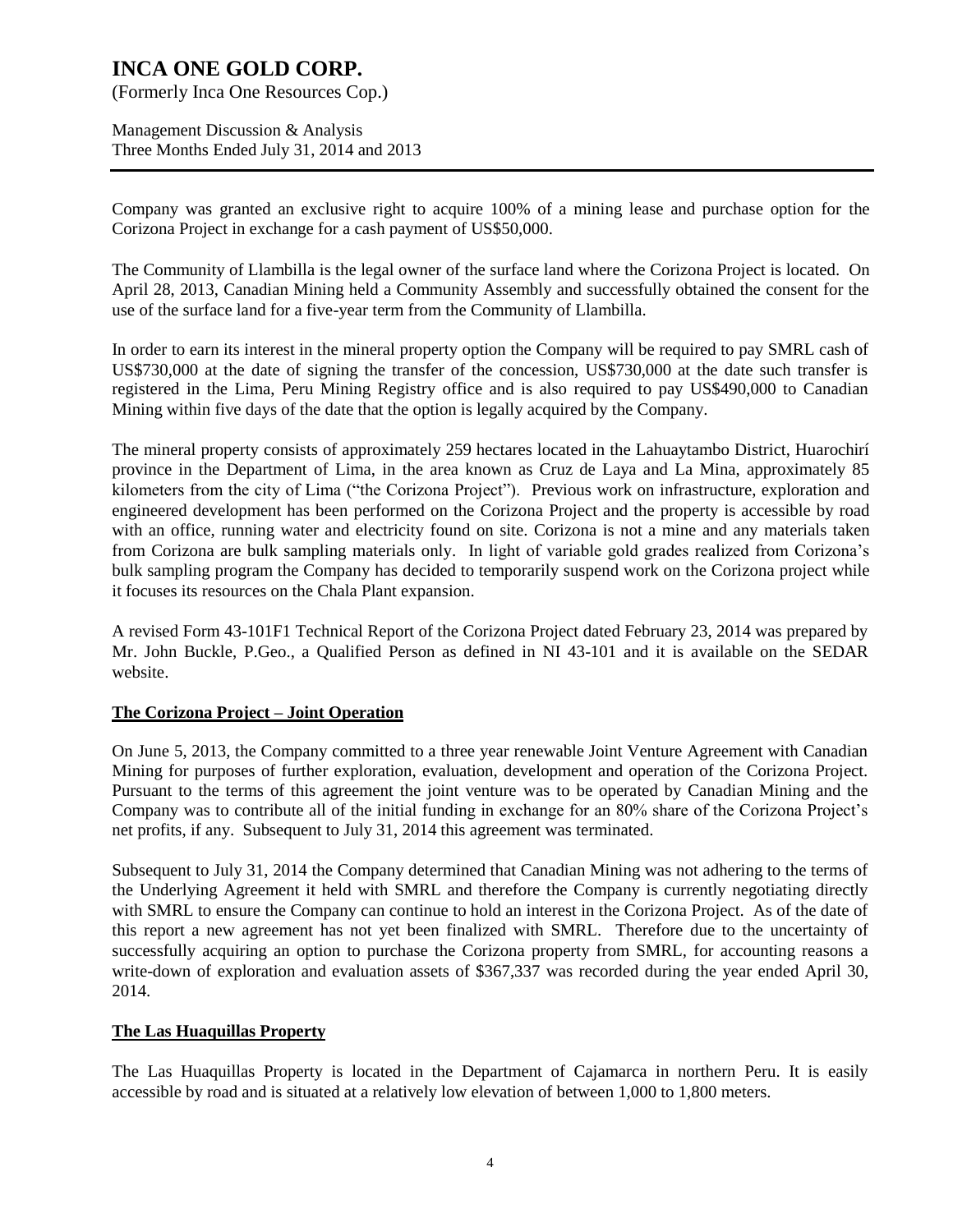(Formerly Inca One Resources Cop.)

Management Discussion & Analysis Three Months Ended July 31, 2014 and 2013

On March 25, 2011 and later amended on January 18, 2012, the Company entered into a definitive letter agreement (the "Agreement") with Rial Minera SAC ("Rial") and its shareholders (collectively the "Optionors") pursuant to which the Company was granted an option to acquire all of the issued and outstanding shares of Rial (the "Rial Shares"). Rial is a private Peruvian company that owns a 100% interest in the Las Huaquillas gold-copper project (the "Las Huaquillas Project"). Pursuant to the Agreement, the Company could acquire 100% of the Rial Shares, by paying an aggregate of US\$5,000,000 to the Optionors; issuing 8,000,000 common shares of the Company; and incurring exploration expenditures of US\$10,000,000 over a period of four years.

As at July 31, 2014, the Company has paid US\$375,000 and issued 325,000 shares for acquisition costs payable pursuant to the terms of the Agreement. As further consideration for the acquisition, the Company entered into a finder fees agreement dated July 31, 2011 and later amended by a letter agreement dated January 19, 2012, to pay finder fees of US\$282,500 and to issue 400,000 common shares of the Company over a period of four years. As at July 31, 2014, the Company had issued 16,250 shares and paid US\$35,625 in cash pursuant to the terms of this finder fees agreement. During the year ended April 30, 2013, Minera staked an additional 16,700 hectares of land surrounding the Las Huaquillas Project, increasing the total continuous claim holdings in the area to approximately 20,300 hectares.

After entering into the two agreements the Company expended considerable time and expense to obtain the requisite drilling permits for the Las Huaquillas Project and in June 2013, these drill permits were received. The Company then worked on locating a joint venture partner or formalizing an amended agreement with the Optionors, but was unable to achieve either goal. As a result Management terminated the option in December 2013.

For financial reporting purposes, due to the absence of sufficient verifiable information to support a recoverable value of the Las Huaquillas Project and drilling permits thereon, this value has been deemed to be zero. Accordingly a write-down of exploration and evaluation assets of \$2,452,330 was recorded during the year ended April 30, 2014. As at April 30, 2014 the Company held both the permits or Environmental Impact Statement ("DIA"), allowing for a drilling program to be conducted with respect to the Las Huaquillas Project. During June 2014, the DIA expired after its one year anniversary. The Company was unable to renew the DIA as previously in December 2013 the Company had terminated the underlying concession agreement.

### **Future Outlook:**

The Company is moving forward with its business plan to further explore and develop Peruvian mineral properties and ore processing facilities and believes that the Chala Plant operations will provide the necessary cash flow to achieve this objective. Subsequent to July 31, 2014, the Company received gross proceeds of \$1,400,000 as part of the second tranche of a bond financing (see Financings below). The Company intends to use the funds and net profits from ore processing operations at the Company's gold milling facility Peru to execute its business plan and expand ore processing operations, so that it can continue to achieve its long-term objectives.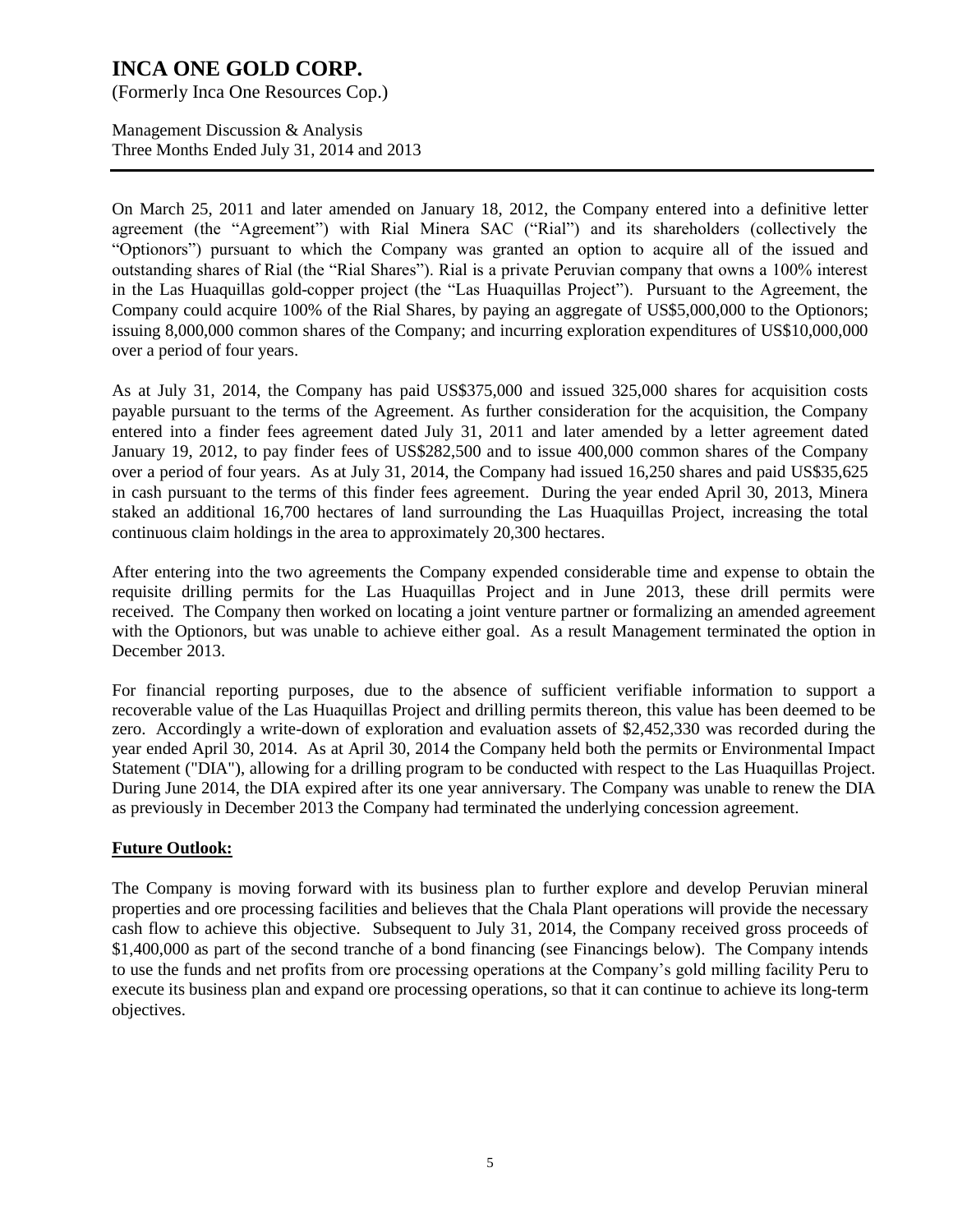(Formerly Inca One Resources Cop.)

Management Discussion & Analysis Three Months Ended July 31, 2014 and 2013

### **Summary of Quarterly Information**

The following table sets out selected quarterly financial data from the Company's unaudited quarterly financial statements. There were no significant revenues reported in any of the periods reflected below.

|                  | Working      | Deferred<br>exploration / |           |             |                          | Basic<br>loss |
|------------------|--------------|---------------------------|-----------|-------------|--------------------------|---------------|
|                  | capital      | development               | Total     |             | Long term                | per           |
| Quarter ended    | (deficiency) | expenditures              | assets    | Net loss    | liabilities              | share         |
|                  | \$           | \$                        | \$        | \$          | \$                       | <sup>\$</sup> |
| July 31, 2014    | 1,501,008    | $\blacksquare$            | 3,889,948 | (699, 670)  | 3,082,066                | (0.01)        |
| April 30, 2014   | 170,974      | $\overline{\phantom{a}}$  | 2,546,062 | (848, 541)  | 626,349                  | (0.02)        |
| January 31, 2014 | (114,588)    | 57,392                    | 1,887,745 | (347,680)   | 613,944                  | (0.01)        |
| October 31, 2013 | (114, 144)   | 100,990                   | 1,329,135 | (2,727,506) | 455,168                  | (0.06)        |
| July 31, 2013    | (160, 863)   | 109,185                   | 3,189,915 | (345, 914)  | $\overline{\phantom{a}}$ | (0.01)        |
| April 30, 2013   | 597,060      | 153,836                   | 3,396,270 | (219, 812)  | -                        | (0.01)        |
| January 31, 2013 | 329,422      | 238,260                   | 2,662,312 | (211, 476)  | -                        | (0.01)        |
| October 31, 2012 | 760,780      | 252,884                   | 2,886,957 | (272, 236)  |                          | (0.01)        |

During the three months ended October 31, 2013 the Company wrote down \$2,452,330 pertaining to its interest in the Las Huaquillas Project and during the three months ended April 30, 2014 it wrote down \$367,337 of expenditures incurred with respect to the Corizona Project thus decreasing total assets and increasing net loss reported for each of these periods. During the three months ended July 31, 2014, the Company recorded \$285,984 of share-based compensation pursuant to the grant of 2,050,000 stock options. Other than the write-downs and the higher share based payments recorded in the current quarter, the Company's quarterly net losses remained consistent through the quarters.

During the three months ended April 30, 2014 the company issued common shares in exchange for marketable securities. Other than the increase in working capital and total assets arising from this share exchange and the write-down recorded on the exploration and evaluation assets, total assets have increased and working capital has trended downward in recent quarters as funds were expended on exploration and the acquisition of the Chala Plant. These expenditures were offset by private placement financings in the quarters ended October 31, 2012, April 30, 2013, October 31, 2013, January 31, 2014 and April 30, 2014.

During the three months ended July 31, 2014, the Company received gross proceeds of \$2,700,000 from the first tranche of the bond financing and used some of these funds to pay down the accounts payable and accrued liabilities. This resulted in a significant increase in the working capital and long-term liabilities.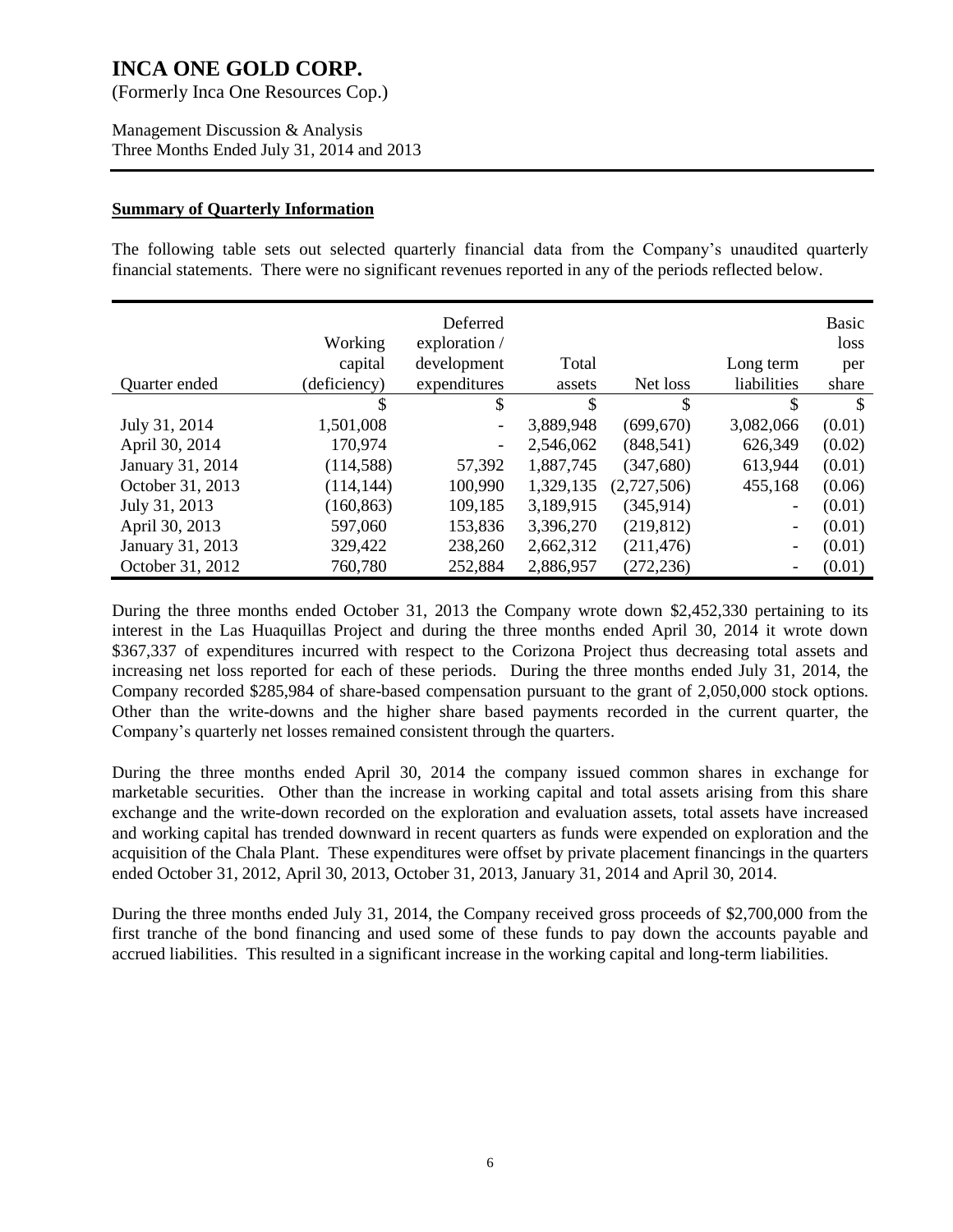(Formerly Inca One Resources Cop.)

Management Discussion & Analysis Three Months Ended July 31, 2014 and 2013

### **Results of Operations**

Three months ended July 31, 2014 compared with the three months ended July 31, 2013

During the three months ended July 31, 2014, the Company reported a net loss of \$699,670 compared to a net loss of \$345,914 during the three months ended July 31, 2013, representing an increase in loss of \$353,756. In addition it recorded other comprehensive loss of \$372,835 (2013 – \$nil) due to a decrease in share trading price of its investment in marketable securities.

Consulting and management fees in the current period increased by \$43,472 to \$69,930 compared to \$26,458 for the three months ended July 31, 2013, as a result of the ore processing operations and appointment of the Chief Operating Officer and VP Operations and New Development, who were not engaged by the Company during the three months ended July 31, 2013.

Professional fees in the current period increased by \$25,564 to \$73,836 compared to \$48,272 for the three months ended July 31, 2013, due to increased accounting and legal services incurred as a result of an increasing number of transactions and contracts entered into for the Chala Plant operations and expansion.

During the three months ended July 31, 2014, the Company recorded share-based payments of \$285,984 compared to \$89,197 during the three months ended July 31, 2013. 2,050,000 stock options were granted during the three months ended July 31, 2014 while 950,000 stock options were granted during the three months ended July 31, 2013. Although all option grants were valued at estimated fair value using the same pricing model the weighted average assumptions incorporated in the model vary over time.

Finance and other costs increased in the current period by \$90,840 to \$92,870 compared to \$2,030 for the three months ended July 31, 2013, primarily as a result of interest on the promissory notes, the convertible debentures, and the bond financings closed during the second half of fiscal 2014 and the current fiscal years.

### **Liquidity and Capital Resources**

As at July 31, 2014 the Company has financed its operations and met its capital requirements primarily through the issuance of capital stock by way of private placements, the exercise of share purchase warrants previously issued and more recently, from the issue of promissory notes, convertible debentures and a bond. As at July 31, 2014, the Company had cash and cash equivalents of \$1,033,033 representing an increase of \$954,323 compared with cash and cash equivalents of \$78,710 at April 30, 2014.

The Company reported working capital of \$1,501,008 at July 31, 2014 as compared to working capital of \$170,974 as at April 30, 2014, representing an increase in working capital of \$1,330,034 resulting from the proceeds received from the bond financing, offset by the investment in the Chala Plant, general and administrative expenditures and a decrease in the fair value of marketable securities.

Marketable securities consist of 733,007 shares in Global Resources Investment Trust PLC ("GRIT) which were acquired on February 28, 2014 in exchange for the issue of 12,000,000 common shares in the Company. The fair value of the shares in GRIT at acquisition was determined based on a value of \$0.11 per share for the 12,000,000 common shares issued by the Company. As of July 31, 2014 the GRIT shares were recorded at a fair value of  $$471,826$  (April 30, 2014 –  $$847,448$ ) based on the GRIT share trading price of CDN\$0.644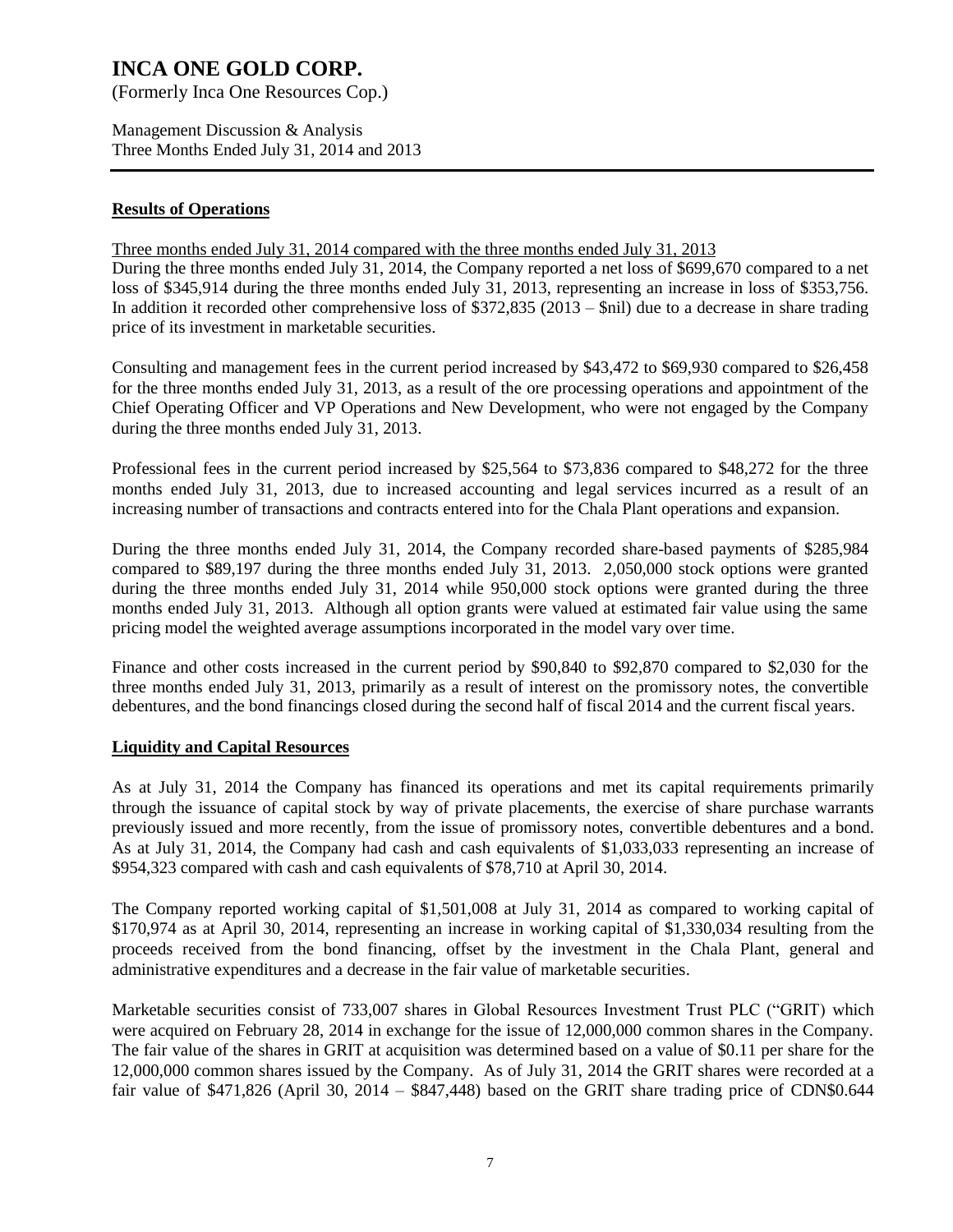(Formerly Inca One Resources Cop.)

Management Discussion & Analysis Three Months Ended July 31, 2014 and 2013

(GBP £0.35). While the Company will seek to maximize the proceeds it receives from the sale of its GRIT Shares, there is no assurance as to the timing of disposition or the amount that will be realized.

During the three months ended July 31, 2014 the Company continued the process of acquiring and refurbishing the Chala Plant which started test milling in November 2013 and has commenced an upgrade to the Chala Plant processing capacity. The Company expects that a reliable revenue stream will soon be generated from the Chala Plant operations.

Management intends to finance operating costs and plant expansion over the next year with its current working capital and funds received from the second tranche of the bond financing completed subsequent to July 31, 2014. Other than convertible debentures issued and bond and promissory notes payable, the Company has no other long-term debt and is not subject to any capital requirements imposed by a regulator.

### **Capital Expenditures**

During the three months ended July 31, 2014, the Company incurred costs of  $\sinh(2013 - \frac{1}{3}83,789)$  with respect to its Corizona Project, \$nil (2013 – \$25,396) for Las Huaquillas exploration and evaluation expenditures, and  $$661,521 (2013 - $350,008)$  in property, plant and equipment expenditures, primarily for the purchase, refurbishment and test milling operations of the Chala Plant.

#### **Financings**

### Convertible Debentures

On May 23, 2014, the Company closed a convertible debenture financing for gross proceeds of \$325,000. The debentures bear interest at a rate of 10% per annum, calculated and paid quarterly in arrears, 25% of which shall be convertible into shares during the first year of the debenture term. Also during the first year of the debenture term a maximum of 25% of the principal may, at the option of the holder, be converted into common shares of the Company at a price of \$0.125 per common share. The debentures mature on May 23, 2019 and are redeemable by the Company at any time after May 23, 2017. They are secured by a security interest in all of the Company's present and after acquired property pursuant to a security agreement. Professional fees of \$18,297 were incurred in connection with the debenture offering.

### Bond Financing

On June 3, 2014, the Company closed the first tranche of a bond financing for gross proceeds of \$2,700,000.

The first tranche bond bears interest at 10% per annum, calculated and payable quarterly in arrears commencing no later than December 3, 2014. The bond principal of \$2,700,000 is repayable in increments of \$170,454 on each of June 3, 2016, September 3, 2016, December 3, 2016 and March 3, 2017, with the remainder due June 3, 2017.

In connection with the financing the Company and the purchaser have entered into a financing fee agreement whereby the Company will pay a financing fee equal to 3.5% of the net revenues from the Chala plant as defined by the agreement. All or a portion of the financing fee can be repurchased by the Company on either December 31, 2024 or December 31, 2029 in exchange for the cash payment of US\$1,500,000 or a corresponding pro-rata portion thereof and otherwise the fee will continue to be payable until December 31, 2034.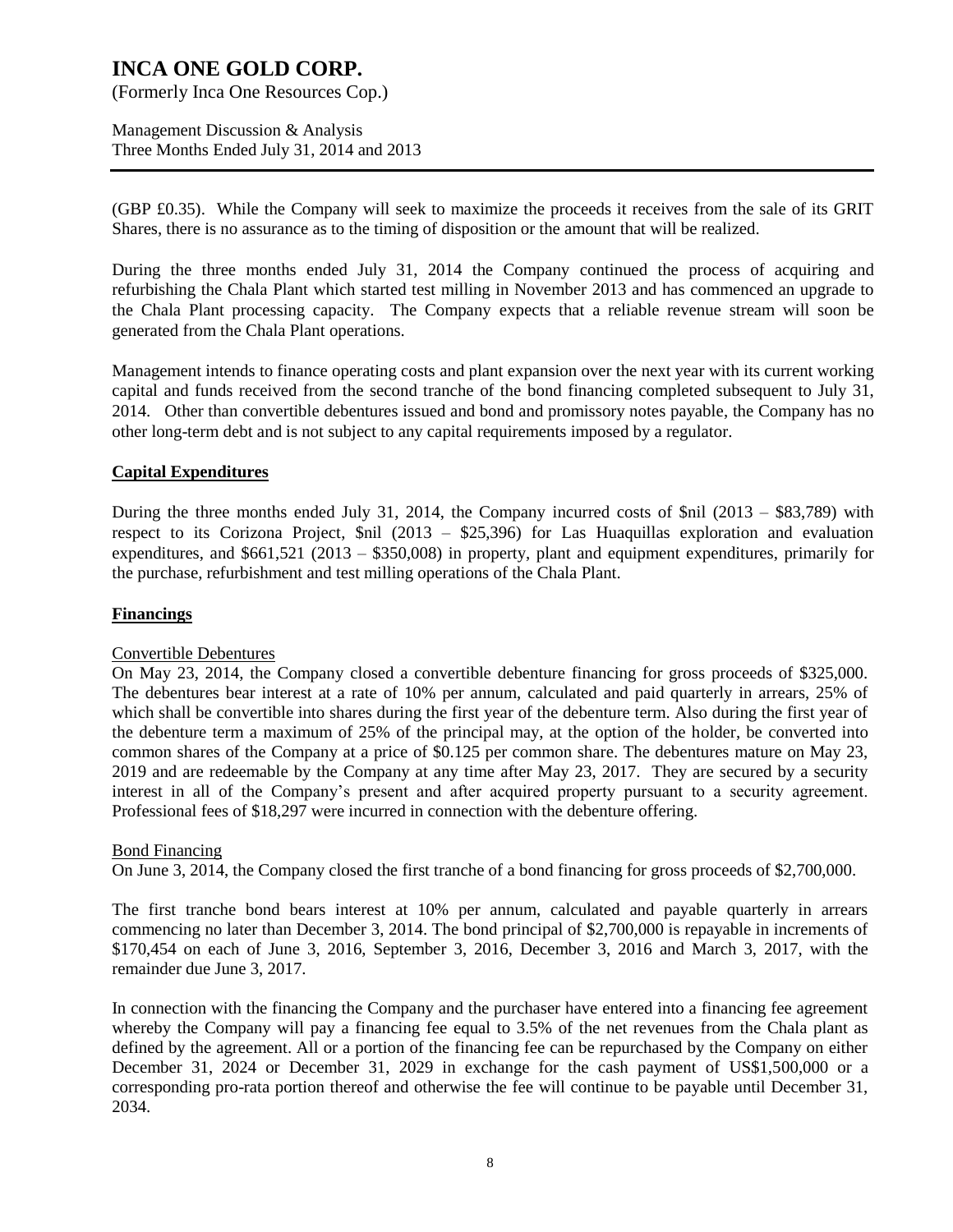(Formerly Inca One Resources Cop.)

Management Discussion & Analysis Three Months Ended July 31, 2014 and 2013

In addition a finder fee of \$216,000 and professional fees of \$12,476 were paid in cash and 1,440,000 finder's warrants were issued in connection with the financing. The warrants are exercisable at \$0.15 for 3 years.

The bond is secured by a security interest in all of the Company's present and after acquired property pursuant to an underlying Security Agreement but ranks secondary to any prior ranking security held by holders of the promissory notes and debentures. Pursuant to the terms of the bond financing agreement the Company has granted the right of first refusal for future debt and equity financings subject to certain restrictions as outlined in those agreements.

Subsequent to July 31, 2014, on August 29, 2014, the Company entered into an amended subscription agreement (the "Amended Subscription Agreement") with respect to the final tranche of its previously announced bond financing. Under the terms of the Amended Subscription Agreement, the closing of the final tranche of the bond financing will occur in two separate tranches, each for gross proceeds of \$1,400,000, the first of which closed on August 29, 2014 and the second of which is scheduled to close late September 2014.

### Share Issuances

During the three months ended July 31, 2014, 175,000 common shares were issued for proceeds of \$35,000 on the exercise of 175,000 warrants at \$0.20 per share.

During the three months ended July 31, 2014, 180,000 common shares were issued for proceeds of \$23,100 on the exercise of 120,000 stock options at \$0.125 per share and 60,000 stock options at \$0.135 per share.

#### **Summary of Outstanding Share Data**

As at the date of this MD&A, the Company had 63,929,674 common shares issued and the following options and warrants outstanding:

| Options      | <b>Exercise Price</b> | <b>Expiry Date</b> | <b>Vesting Provisions</b> |
|--------------|-----------------------|--------------------|---------------------------|
| #            | \$                    |                    | #                         |
| 150,000      | 0.135                 | February 18, 2015  | Vested                    |
| 240,000      | 0.125                 | April 7, 2015      | Vested                    |
| 150,000      | 0.250                 | February 9, 2017   | Vested                    |
| 250,000      | 0.150                 | October 5, 2017    | Vested                    |
| 675,000      | 0.150                 | October 30, 2017   | Vested                    |
| 850,000      | 0.150                 | May 30, 2018       | Vested                    |
| 200,000      | 0.150                 | October 31, 2018   | Vested                    |
| 2,050,000    | 0.150                 | June 4, 2019       | Vested                    |
| 500,000      | 0.150                 | August 29, 2019    | Vested                    |
| 75,000       | 0.220                 | September 23, 2020 | Vested                    |
| 10,000       | 0.500                 | May 13, 2021       | Vested                    |
| 595,000      | 0.430                 | July 11, 2021      | Vested                    |
| $F = 1F$ 000 |                       |                    |                           |

### **Stock Options:**

5,745,000

*The above table includes 500,000 incentive stock options at an exercise price of \$0.15, expiring on August 29, 2019 which the Company issued subsequent to July 31, 2014.*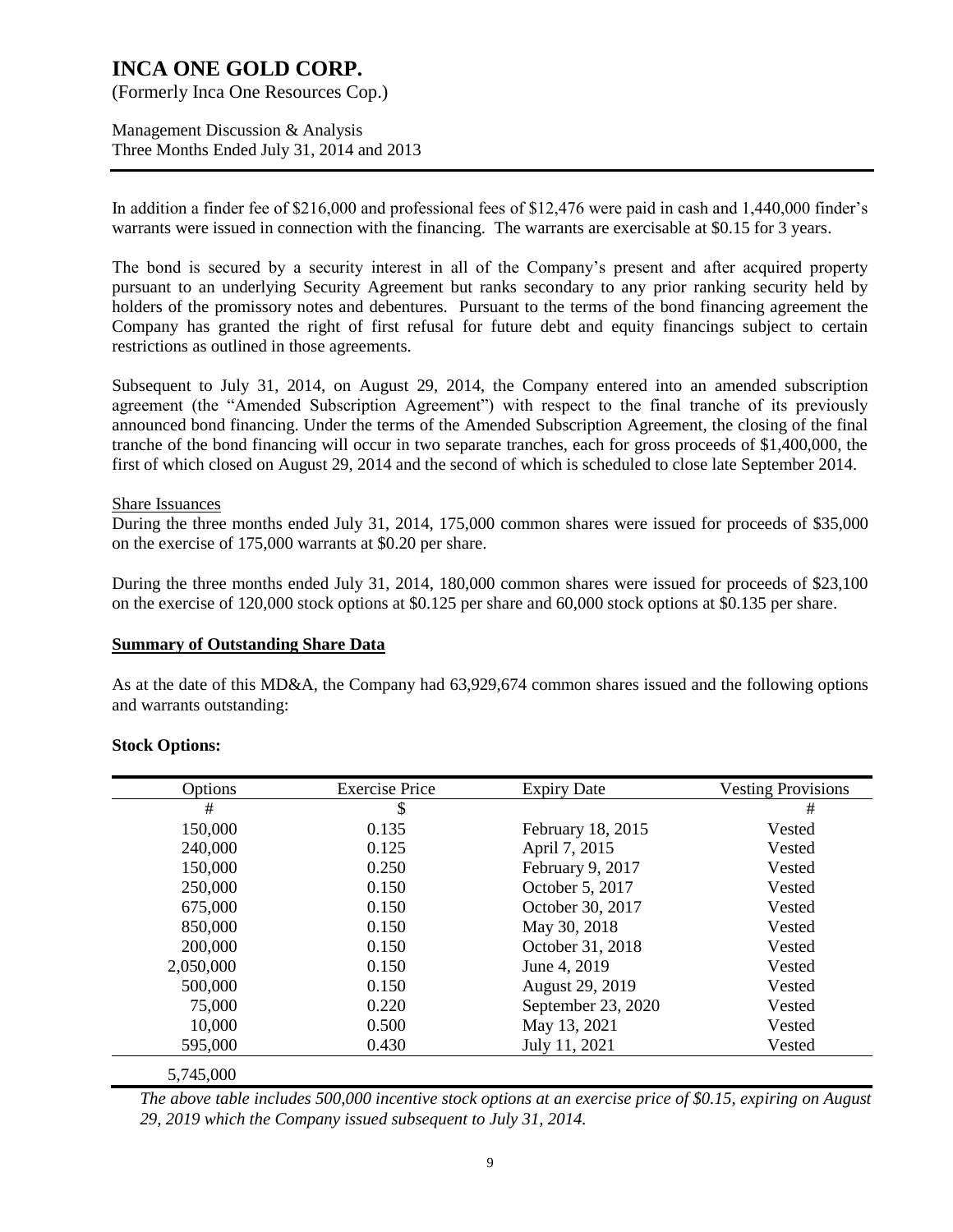(Formerly Inca One Resources Cop.)

Management Discussion & Analysis Three Months Ended July 31, 2014 and 2013

### **Warrants:**

| Number of Warrants | <b>Exercise Price</b> | <b>Expiry Date</b> |
|--------------------|-----------------------|--------------------|
|                    |                       |                    |
| 9,950,800          | 0.200                 | April 5, 2016      |
| 1,440,000          | 0.150                 | May 20, 2017       |
| 11,390,800         |                       |                    |

### **Transactions with Related Parties**

#### **(a) Related Party Transactions**

The Company's related parties consist of the Company's directors, officers, former officer and companies associated with these individuals including the following:

- EKelly Investments Ltd., a company owned by Edward Kelly, the Company's President
- Rapid Time Networks Inc., a company owned by George Moen, the Company's Chief Operating **Officer**
- Invictus Accounting Group LLP, a company controlled by Oliver Foeste, a director (and the Company's CFO effective September 1, 2014)
- Malaspina Consultants Inc., a company owned by Robert McMorran, a director, and in which Sharon Muzzin, the Company's CFO through July 31, 2014 (resigned effective August 31, 2014), is an associate
- McCullough O'Connor Irwin LLP, a company in which James Harris, the Company's Corporate Secretary, is of counsel

The following expenditures were charged by related parties for the three months ended July 31, 2014 and 2013:

|                                               | 2014    | 2013   |
|-----------------------------------------------|---------|--------|
|                                               |         |        |
| Accounting fees <sup>(1)</sup>                | 27,220  | 28,696 |
| Consulting and management fees <sup>(2)</sup> | 45,000  | 24,000 |
| Finance costs $^{(3)}$                        | 15,341  |        |
| Legal fees and share issuance costs $(4)$     | 18,555  | 8,887  |
|                                               | 106,116 | 61,583 |

(1) Fees include amounts paid for accounting, paralegal and CFO services paid to Invictus Accounting Group LLP and Malaspina Consultants Inc.

<sup>(2)</sup> The amount includes consulting and management fees paid to EKelly Investments Ltd. and Rapid Time Networks Inc.

(3) The amount includes interest incurred on promissory notes and convertible debentures.<br>
(4) The amount includes local foss paid to McCullough O'Connor Iruin I I P

The amount includes legal fees paid to McCullough O'Connor Irwin LLP.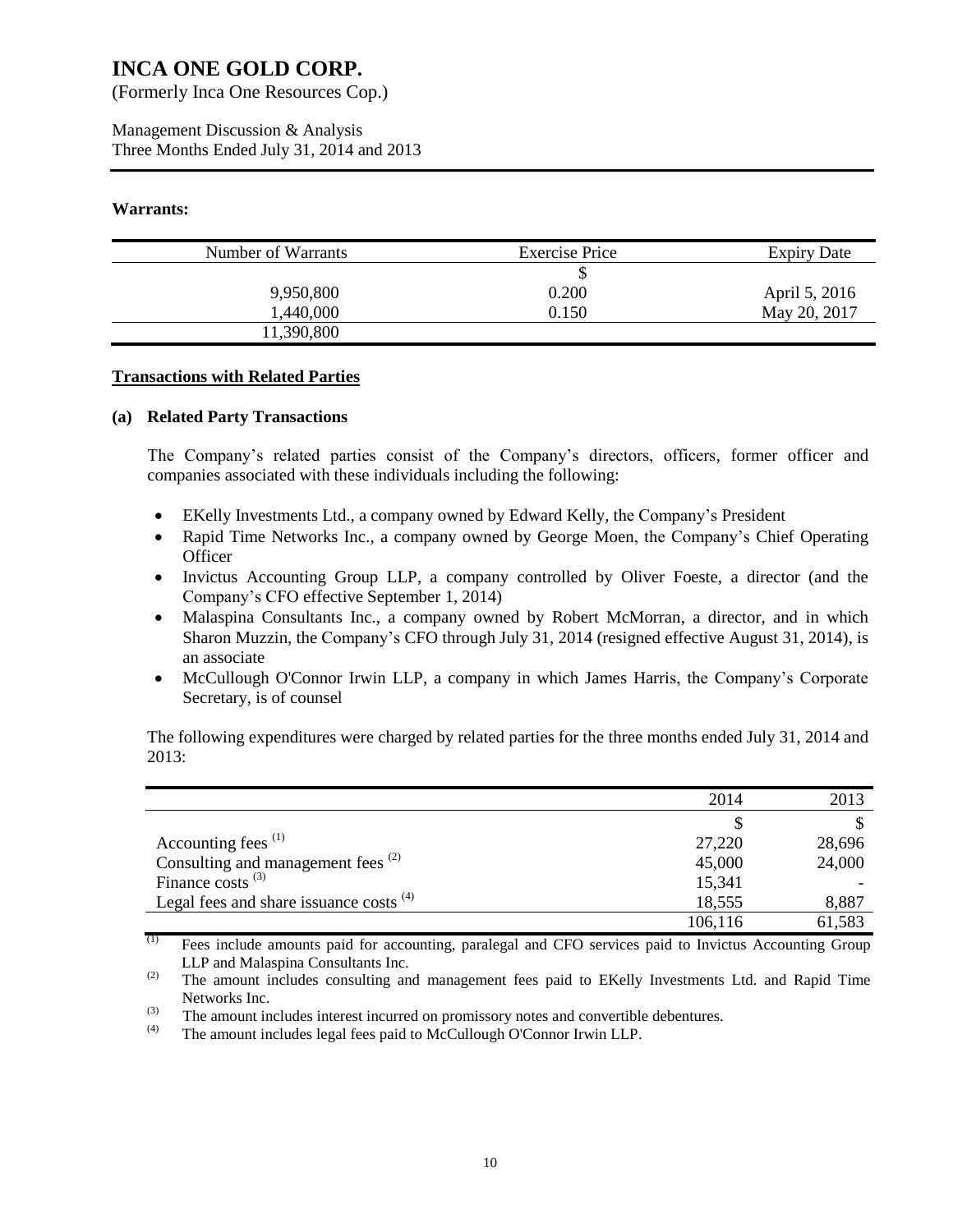(Formerly Inca One Resources Cop.)

Management Discussion & Analysis Three Months Ended July 31, 2014 and 2013

### **(b)** C**ompensation of Key Management Personnel**

The Company's key management personnel has authority and responsibility for planning, directing and controlling the activities of the Company and includes the Directors, President, Chief Financial Officer, and Chief Operating Officer. Compensation in respect of services provided by key management consists of consulting and management fees paid to Edward Kelly and George Moen, and accounting fees paid to Malaspina Consultants Inc. and Invictus Accounting Group LLP, and by the issue of options.

|                                                 | 2014    | 2013   |
|-------------------------------------------------|---------|--------|
|                                                 |         |        |
| Management, consulting, accounting and CFO fees | 72,220  | 52,696 |
| Share-based payments                            | 177,868 | 32,367 |
|                                                 | 250,088 | 85,063 |

There was no other compensation paid or payable to key management for employee services.

### **(c) Related Party Balances**

All related party balances payable, including for business expense reimbursements, advances to the Company and services rendered, as at July 31, 2014 are non-interest bearing and payable on demand and are comprised of \$16,203 (April 30, 2014 – \$48,856) payable to Edward Kelly, \$nil (April 30, 2014 – \$52,670) payable to EKelly Investments Ltd., \$8,796 (April 30, 2014 – \$21,661) payable to George Moen, \$973 (April 30, 2014 – \$48,450) payable to Rapid Time Networks Inc., \$13,467 (April 30, 2014 – \$57,739) payable to Malaspina Consultants Inc., \$6,300 (April 30, 2014 – \$nil) payable to Invictus Accounting Group LLP, and \$8,920 (April 30, 2014 – \$66,551) payable to McCullough O'Connor Irwin LLP.

### **Commitments**

The Company has a consulting agreement with a company controlled by the President of the Company whereby it has committed to pay fixed monthly management fees of \$10,000, and whereby additional fees may be payable if certain conditions exist upon eventual termination of the contract.

### **Financial Instruments**

As at July 31, 2014, the Company's financial instruments consist of cash and cash equivalents, other receivables, marketable securities, accounts payable and accrued liabilities, due to related parties, promissory notes payable, and bond payable. Cash and cash equivalents and other receivables are designated as loans and receivables, which are measured at amortized cost. Marketable securities are designated as available-for-sale, which are measured at fair value through other comprehensive income or loss. Accounts payable and accrued liabilities, due to related parties, promissory notes payable, and bond payable are designated as other financial liabilities, which are measured at amortized cost.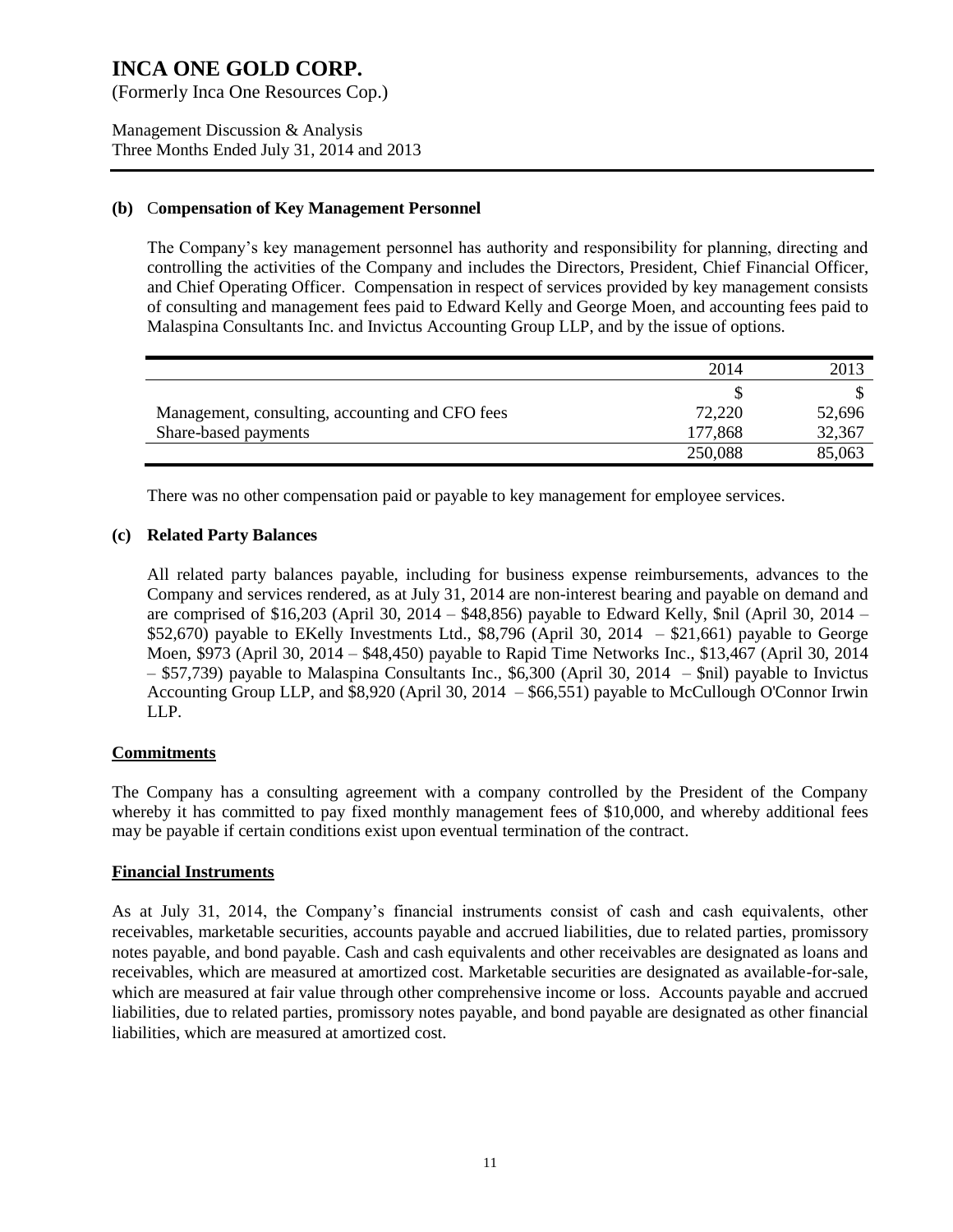(Formerly Inca One Resources Cop.)

Management Discussion & Analysis Three Months Ended July 31, 2014 and 2013

Cash and cash equivalents are held as cash deposits or investments in guaranteed investment certificates ("GICS") at banks within Canada. The GICs when held are immediately redeemable and their fixed terms do not exceed one year. The Company also holds cash at respected Peruvian banks. The Company does not invest in asset-backed commercial paper and does not expect any credit losses.

A portion of the Company's financial assets and liabilities is denominated in foreign currencies giving rise to risks from changes in foreign exchange rates. The Company holds cash in Canadian, United States and Peruvian currencies as required by forecasted expenditures. The Company's main risk is associated with the fluctuations in the US dollar and the Peruvian New Sol ("Sol"). The Company has determined that an effect of a 10% increase or decrease in the US dollar and Sol against the Canadian dollar as at July 31, 2014 would result in an insignificant change to the comprehensive loss for the three months ended July 31, 2014. At July 31, 2014, the Company had no hedging agreements in place with respect to foreign exchange rates.

Liquidity risk is the risk that the Company will incur difficulties meeting its financial obligations as they come due. The Company's approach to managing liquidity is to ensure, as best as possible, that it will have sufficient cash to meet its liabilities when due, under both normal and stressed conditions.

Management believes that as at July 31, 2014 the Company is not exposed to significant credit or interest risks arising from these financial instruments.

### **Off-Balance Sheet Arrangements**

The Company has not entered into any off-balance sheet arrangements.

### **Critical Accounting Policies and Estimates**

The preparation of the Company's consolidated financial statements requires management to make certain critical accounting estimates and to exercise judgment that affect the accounting policies and the reported amounts of assets, liabilities and disclosure of contingent assets and liabilities at the date of the consolidated financial statements and reported amounts of revenues and expenses during the reporting period. Estimates and assumptions are continually evaluated based on historical experience and other factors, including expectations of future events that are believed to be reasonable under the circumstances. In the future, actual experience may differ from these estimates and assumptions. Revisions to accounting estimates are recognized in the period in which the estimates are revised and in any future periods affected. The areas involving a higher degree of judgment or complexity where assumptions and estimates are significant to the financial statements include the going concern assumption, the economic recoverability and probability of future economic benefits of exploration and evaluation assets, exploration and evaluation assets title, the commencement of commercial production, the functional currency, the valuation of marketable securities, convertible debentures and share-based compensation, decommissioning liabilities, and deferred taxes. A more in depth description of these areas is provided in the accompanying financial statements.

### **Risks and Uncertainties**

Natural resources exploration, development, production and processing involve a number of business risks, some of which are beyond the Company's control. These can be categorized as operational, financial and regulatory risks.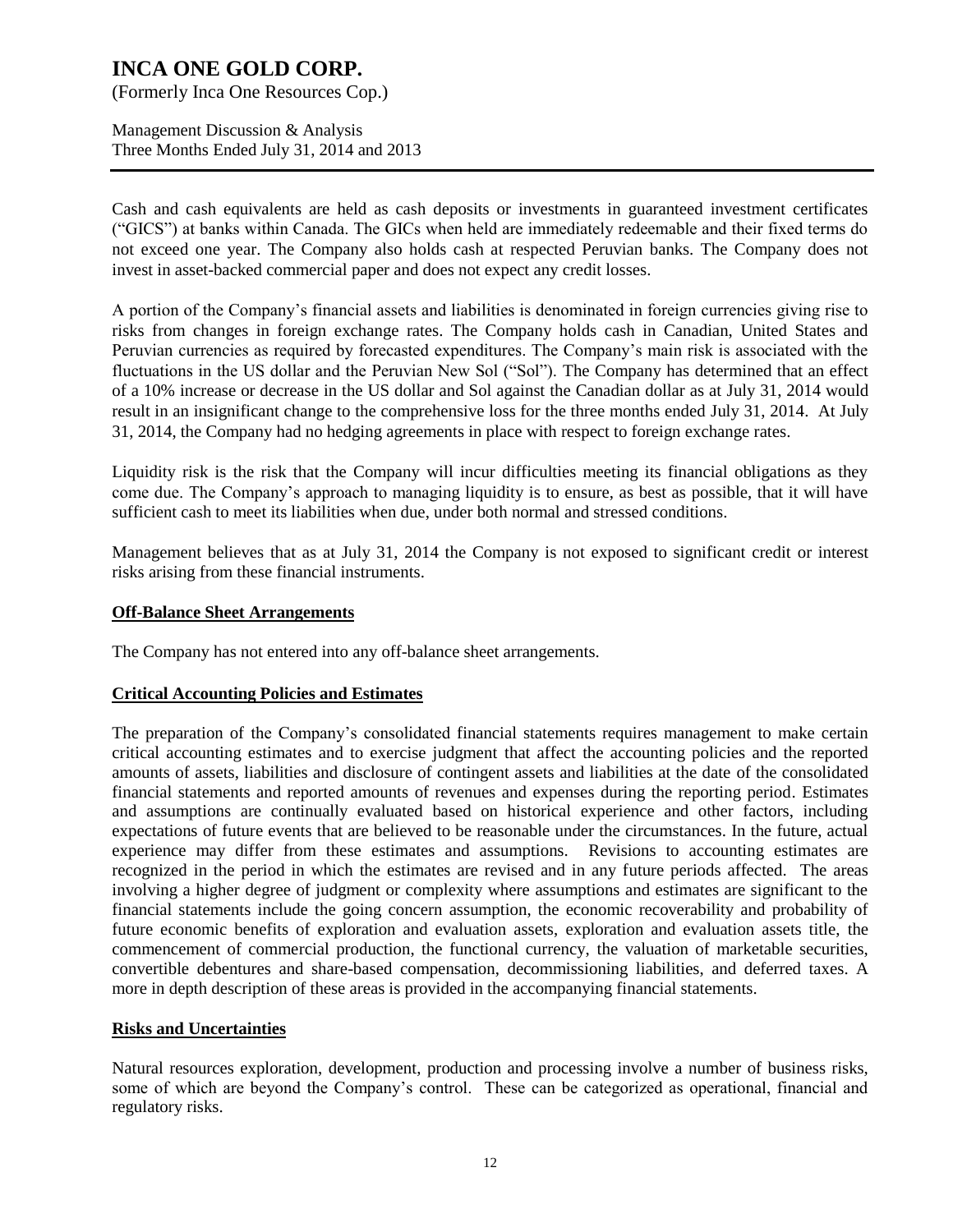(Formerly Inca One Resources Cop.)

Management Discussion & Analysis Three Months Ended July 31, 2014 and 2013

Operational risks include: the Company may not be able to find and develop resources economically, the Company cannot guarantee title to its properties, the Company may have difficulty in marketing production and services, the Company must manage changing governmental laws and regulations, the Company may have difficulty in hiring and retaining skilled employees and contractors, environmental hazards (including discharge of pollutants or hazardous chemicals), industrial accidents and occupational and health hazards, mechanical failures, the unavailability of materials and equipment, pit slope failures, unusual or unexpected rock formations, poor or unexpected geological or metallurgical conditions, poor or inadequate ventilation, failure of mine communication systems, poor water condition, interruptions to gas and electricity supplies, human error and adverse weather conditions, there is no assurance that the Company will acquire additional mineral properties and any acquisitions may expose the Company to new risks, and the mining industry is intensely competitive for the acquisition of new properties, access to capital and hiring of skilled personnel. The Company continuously monitors and responds to changes in these factors and seeks to adhere to all regulations governing its operations.

Financial risks include commodity prices, interest rates and fluctuating foreign exchange rates, all of which are beyond the Company's control. Additional financial risks are the Company's ability to raise capital to continue funding its operations.

Regulatory risks include the possible delays in getting regulatory approval to, and permits for, the transactions that the Board of Directors believe to be in the best interest of the Company, and include increased fees for filings, the introduction of ever more complex reporting requirements the cost of which the Company must meet in order to maintain its exchange listing.

### **Cautionary Note Regarding Forward-Looking Information**

This MD&A contains forward-looking statements. All statements, other than statements of historical fact, constitute "forward-looking statements" and include any information that addresses activities, events or developments that the Company believes, expects or anticipates will or may occur in the future including the Company's strategy, plans or future financial or operating performance and other statements that express management's expectations or estimates of future performance.

Forward-looking statements are generally identifiable by the use of the words "may", "will", "should", "continue", "expect", "anticipate", "estimate", "believe", "intend", "plan" or "project" or the negative of these words or other variations on these words or comparable terminology. All such forward-looking information and statements are based on certain assumptions and analyses made by the Company's management in light of their experience and perception of historical trends, current conditions and expected future developments, as well as other factors management believes are appropriate in the circumstances. These statements, however, are subject to known and unknown risks, uncertainties and other factors that may cause the actual results, level of activity, performance or achievements of the Company to be materially different from those expressed, implied by or projected in the forward-looking information or statements. Important factors that could cause actual results to differ from these forward-looking statements include but are not limited to: risks related to the exploration and potential development of the Company's projects, risks related to international operations, the actual results of current exploration activities, conclusions of economic evaluations, changes in project parameters as plans continue to be refined, future prices of minerals, as well as those factors discussed in the sections relating to risk factors of the Company set out in this MD&A.